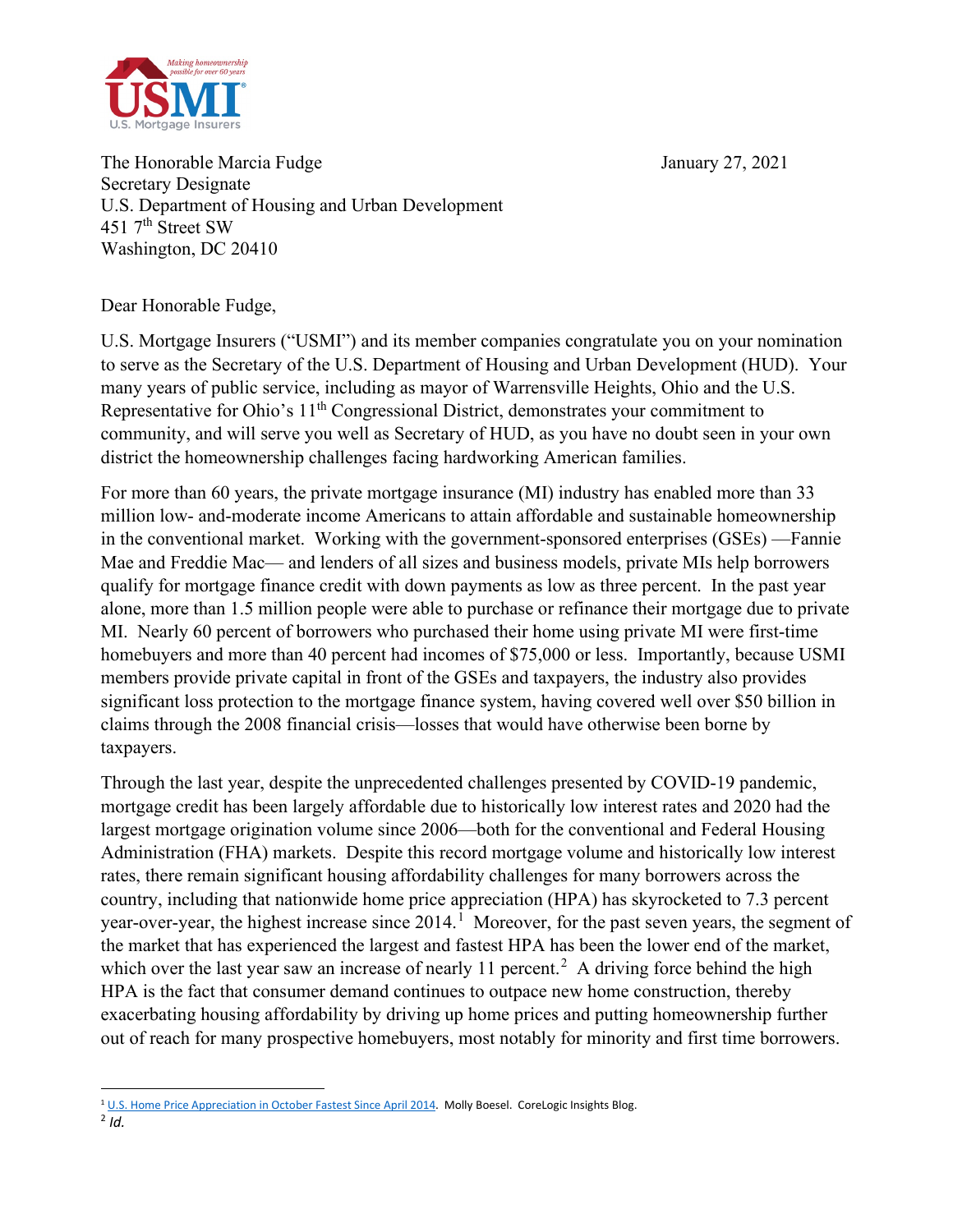

Policy recommendations such as lowering FHA premiums too quickly and aggressively may significantly impact FHA's ability to address the challenges that will arise as COVID forbearances end, and coupled with the high delinquencies for FHA loans, could ultimately lead to higher claims, potentially undermining FHA's ability to help future borrowers. Further, reducing premiums would only add fuel to the fire in terms of artificially lowering what is already relatively affordable mortgage finance credit. Such actions would inject more "demand" into the market without addressing the "supply" side—which will only drive-up home prices further, hurting affordability at the lower end of the market most. Additionally, other policy recommendations such as ending FHA's "life-of-loan" policy, which would require FHA to continue to insure loans (because FHA insurance does not in fact cancel) without coverage being paid for, could similarly weaken FHA and its ability to meet the housing needs of future borrowers, while also exposing taxpayers to undue risk. FHA's insurance stays on the loan for the "life of the loan," therefore those who suggest ending the "life of loan" premiums are essentially advocating for providing free government-backed insurance.

There are other areas that may represent barriers to homeownership that policymakers should also choose to explore, including the targeted use of down payment assistance (DPA) programs for the borrowers who are unable to attain even a 3 percent or 3.5 percent down payment, who truly need the support. It is important that DPA programs are structured and operated in a sustainable manner so as to not create excessive leverage and risk within the mortgage finance system, or pose undue risk to taxpayers and the economy, which will ultimately hurt vulnerable homeowners most. As federal policy makers look to increase homeownership, it is essential that it is done in a manner that promotes sustainable homeownership for borrowers, as it does more harm to a family to get into a home that they can then not afford. There are meaningful ways to enhance borrower sustainability, such as by using part of a DPA to establish a reserve account for certain borrowers. Reserve accounts have been proven to be predictive of a borrower's ability-to-repay their loan, and by focusing on reserve accounts, HUD not only prioritizes getting people into homes, but also helping them be successful homeowners.<sup>[3](#page-1-0)</sup> There are other important considerations to promote sustainable homeownership, such as housing counseling, for borrowers where HUD or FHA aim to expand access to mortgage finance credit.

Finally, USMI's members intimately understand the importance of ensuring access to affordable, prudent low down payment mortgages in the marketplace. Understanding that more than 80 percent of first-time homebuyers over the last several years have depended on access to low down payment lending, it is more important than ever that the government-backed FHA program and the conventional market backed by private MI operate in a consistent and coordinated manner. Each plays an important, and distinct, role in the housing finance system and they should not be competing for market share—a situation which ultimately does a disservice to the borrowers we serve and to taxpayers.

<span id="page-1-0"></span><sup>&</sup>lt;sup>3</sup> Trading Equity for Liquidity. Bank Data on the Relationship Between Liquidity and Mortgage Default. June 2019. J.P. Mortgage Chase Institute.